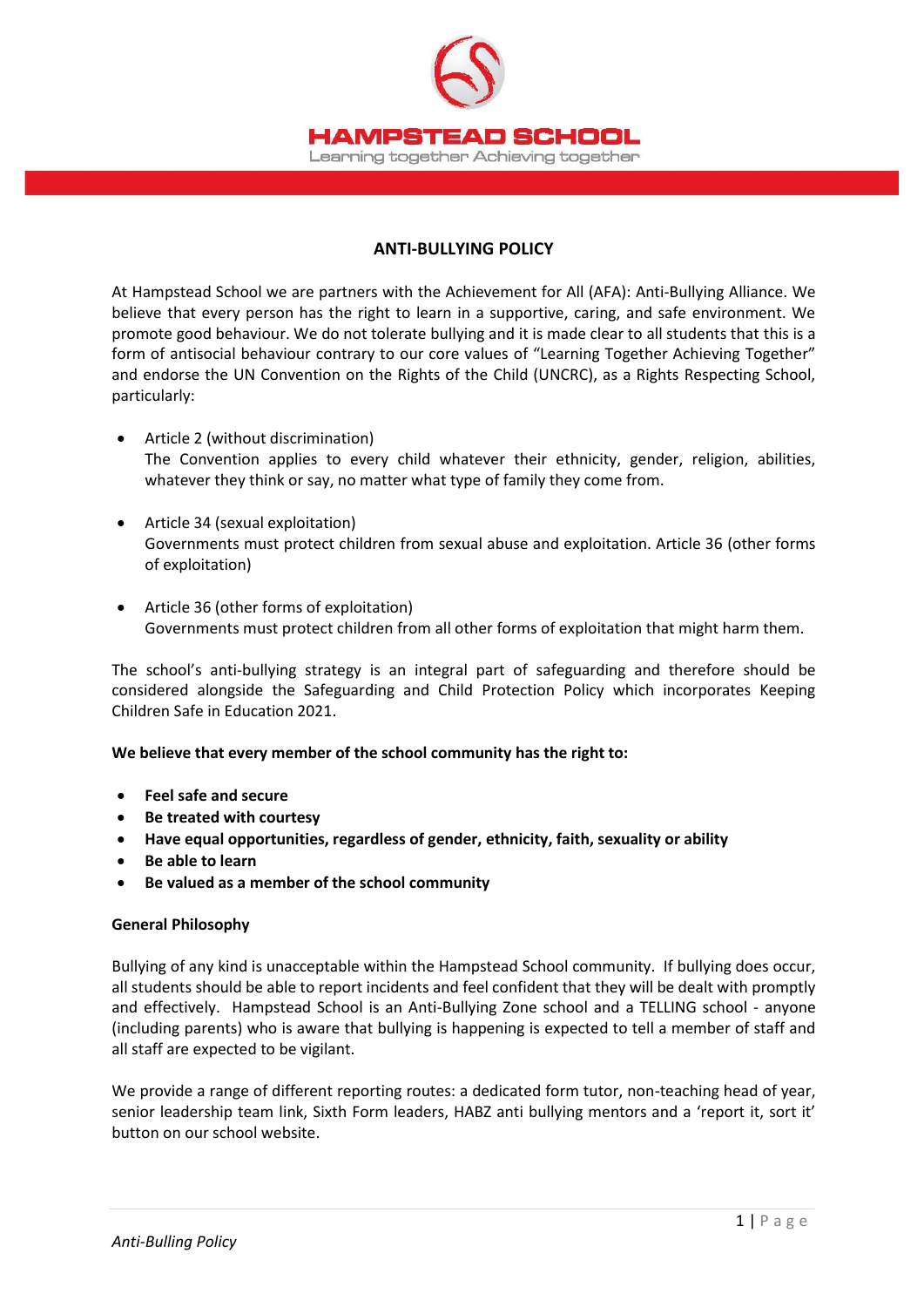# **Definition of bullying**

Bullying is deliberately hurtful behaviour, aimed at hurting, threatening, frightening or belittling a person or a group repeatedly. It takes advantage of a power differential. Standing by without taking action to prevent bullying is seen as colluding with the bully.

Bullying may be carried out by individuals or groups and happens in **all relationships** not just students – students, but also staff-students and students to staff and staff to staff.

Bullying may take several forms:

- Physical e.g., Hitting, kicking, spitting, hiding belongings, etc.
- Verbal e.g., Name-calling, insulting, using racist, sexist or HBT (homophobic, biphobic and transphobic) remarks.
- Cyber bullying, where technology, such as the internet and the mobile phone is used to convey rumours, threats abuse and grooming (including 'sexting').
- Non-verbal e.g., Glaring, turning away from and ostracising the victim, etc.
- Indirect e.g., Spreading malicious stories about the victim, or deliberately excluding them from social groups, etc.
- Sexual bullying and any form of CSA (child sexual abuse) and CSE (child sexual exploitation) e.g., sexist and gender bullying, procuring sexual favours, grooming and harassment.
- Gang activity, where an identified group systematically target, control and/or assault others

### **Response to bullying**

We have a three-tiered approach incorporating preventative measures, first-wave and scond wave responses. These combine an understanding of restorative behaviour practices with a zero tolerance approach. More detail is given in the procedures section that follows this policy.

## **Policy Consultation & Review**

This policy is available on our school website (*for those that are statutorily required*) and available on request from the Administration Office.

This policy was last reviewed and agreed by Governors Behaviour & Personal Development Committee on 15 March 2022. This policy will be reviewed on an annual basis. It is due to be reviewed again in the academic year 2022/2023.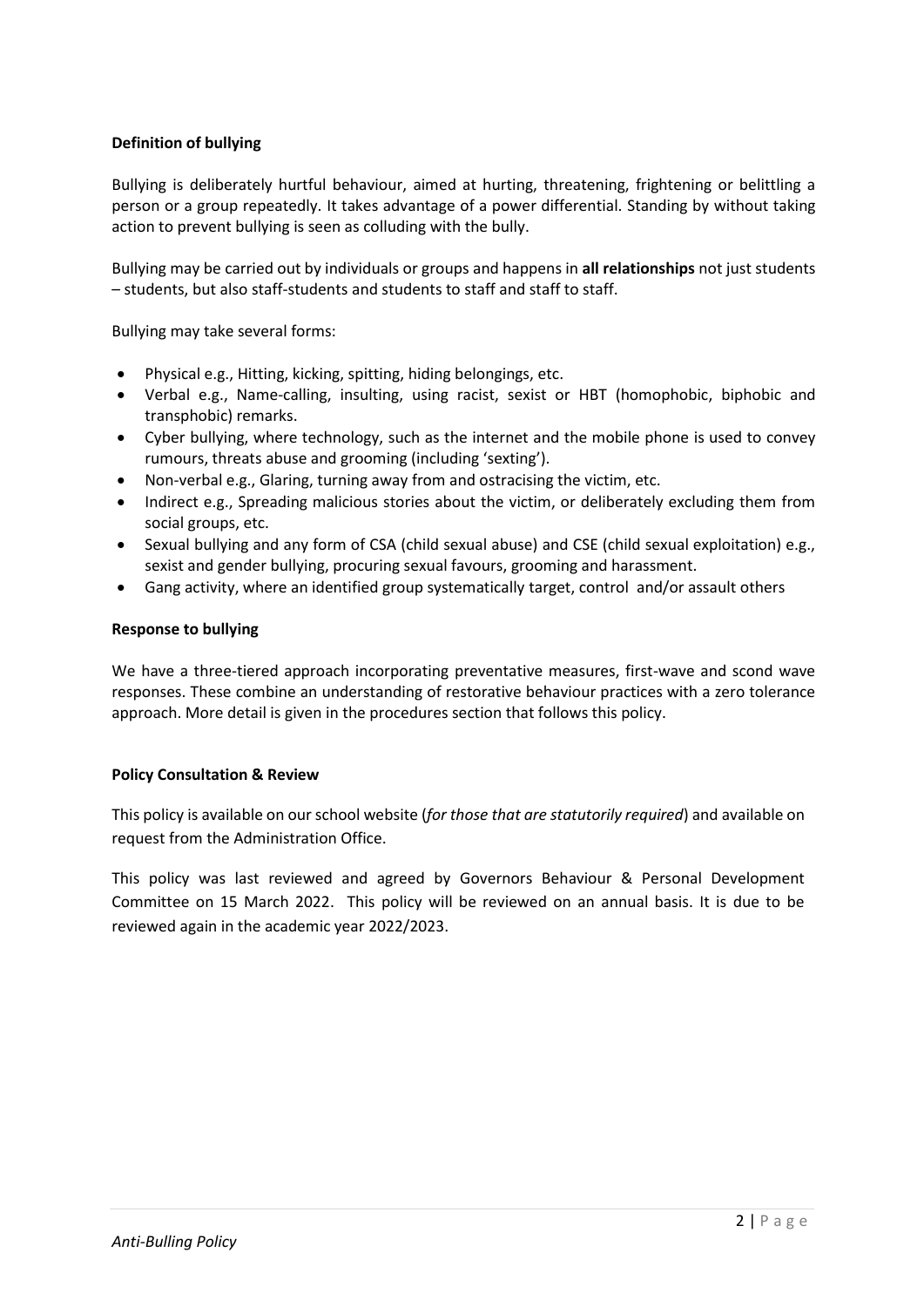

### **Procedures for Students**

### **If you feel as though you are being bullied:**

- Tell someone you trust and feel comfortable with. Silence is the bully's greatest weapon
- Keep a record of what's happening
- Do not retaliate and surround yourself with people that make you feel good
- Engage with e-safety procedures and processes if the bullying is on-line. Block them from social media accounts.
- It is not your fault so... Be proud of who you are. It is good to be individual.

### **Responding to bullying:**

- The most important thing is to act! Watching and doing nothing looks as if you are on the side of the bully. It makes the victim feel unhappy and can seem that you are on the side of the bully. Don't be a bystander
- If you are worried and do not want to get involved, tell another adult immediately. Teachers will deal with the situation, and you will not get into trouble.
- Do not be, or pretend to be, friends with the bully.

## **When you are talking to an adult about bullying, you will be asked about:**

- A description of the bullying
- Where and when it has happened?
- Who was involved?
- Did anyone see what happened?
- Steps you have already taken

## **If you find it difficult to talk to anyone at the school or at home:**

**Telephone: Child Line Freephone 0800 1111**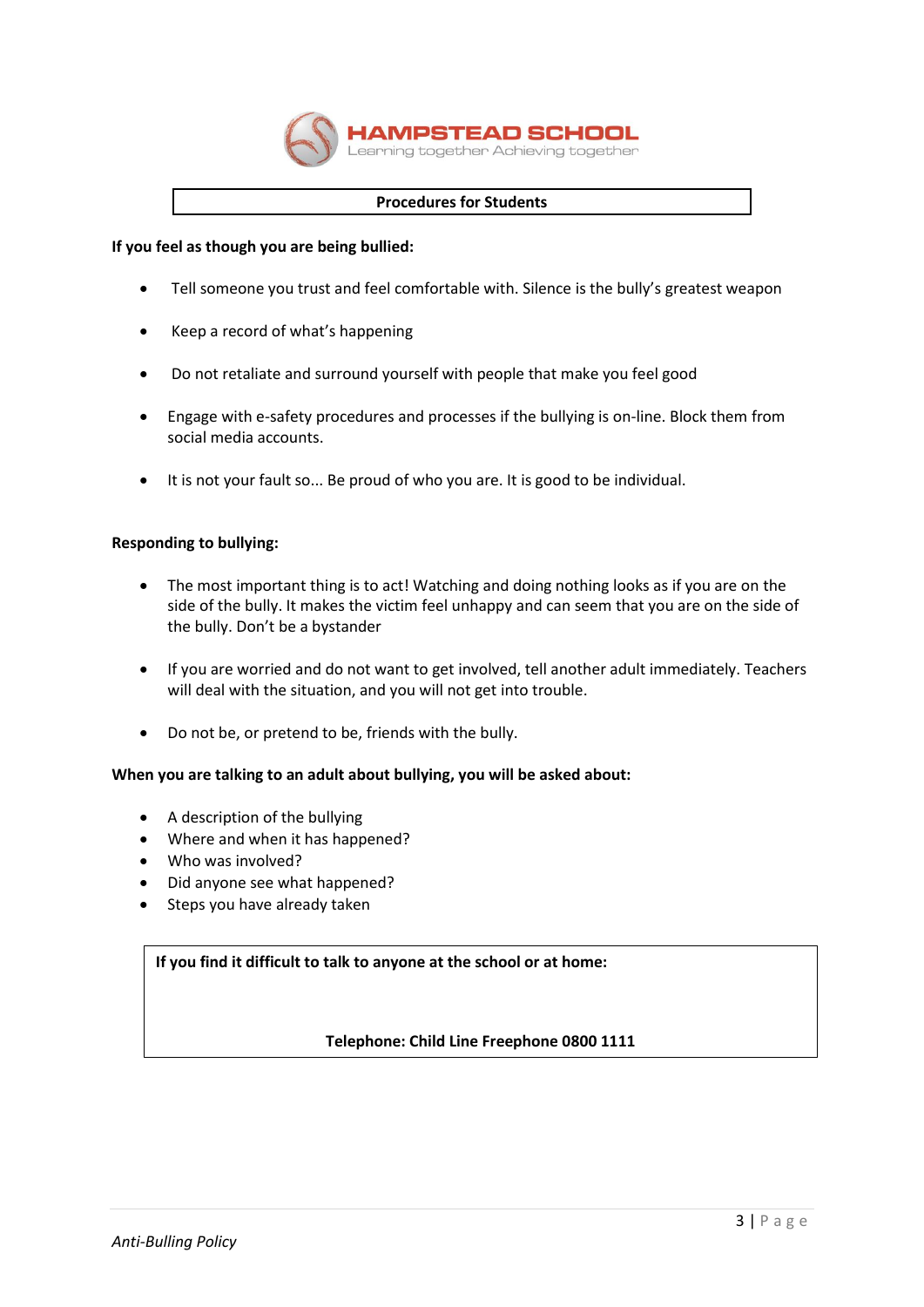

### **Procedures for Parents and Guardians**

Parents and Guardians have an important part to play in our anti-bullying policy. Watch out for signs that your child is being bullied or is bullying others. Families are often the first to detect that a problem exists. Do not dismiss it. Contact the school immediately if you are worried.

### **We ask you to:**

Look out for unusual behaviour in your children – for example they may suddenly not wish to attend school, feel ill regularly, not complete work to their usual standard, become withdrawn or particularly quiet, are asking for money.

Inform school immediately, if you feel that your child may be a victim of bullying behaviour. Your complaint will be taken seriously, and appropriate action will follow.

Reinforce the school's policy concerning bullying and make sure your child is not afraid to ask for help.

It may be that the complaint is about your child being the bully. In this circumstance, please work with the school to resolve the issue. Your child may be under pressure her/himself and will need support as well as the initial challenge and warning to stop.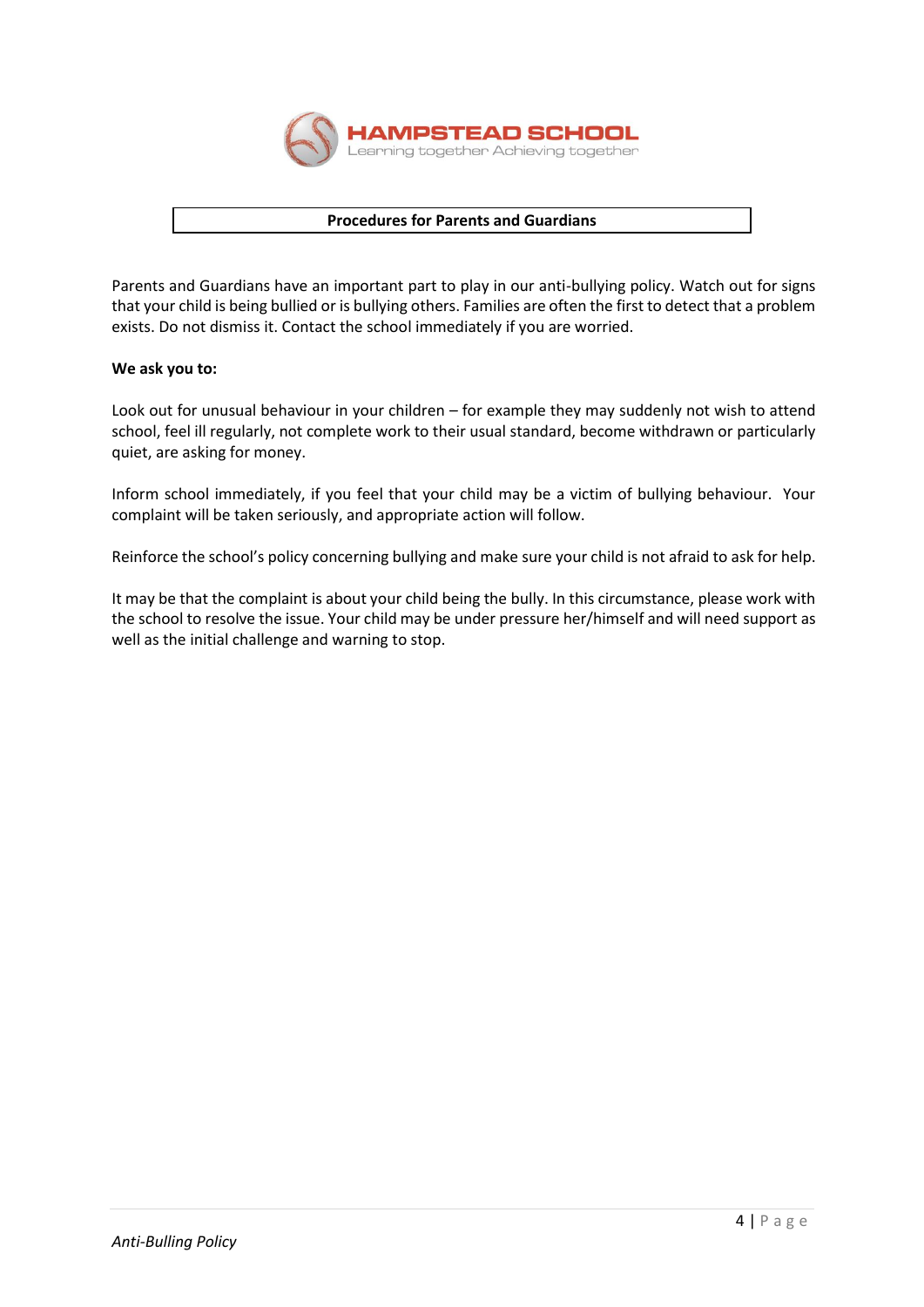

#### **Procedures for School Staff**

### **Hampstead School's Approach to Dealing with Bullying**

The school adopts a three-stage approach in dealing with bullying.

#### **Stage 1: Preventative Measures**

The first stage is to have preventative measures designed to discourage bullying behaviour and to promote collegiate, respectful, and empathic behaviours. **Prevention** of bullying could be put into categories such as:

### **Whole school**

- Staff training by school staff and external agencies such Barnardos and ABA
- Developing values and an ethos conducive to anti-bullying e.g. mutual respect, critical thinking and a commitment to equality
- Fostering and developing young people's positive mental health and emotional well-being e.g. resilience and strength of character
- **•** Behaviour rewards
- Promoting e-safety through awareness raising campaigns, posters and safer use of the internet, particularly social media
- Monitoring and banning of electronic devices
- School Council
- Hampstead Anti-Bullying Zone (HABZ) Room
- Celebrating and taking part in Anti-Bullying Week
- Peer Support HABZ/buddying for the vulnerable
- Nurture groups and 'girls' groups
- Assemblies and 'awareness raising' events such as Holocaust memorial and LGBTQ+ month
- Staff duty rotas
- Monitoring and Review of Policies

#### **Curriculum**

- Building resilience and safety in pupils through PSCHE
- Links with History//English/Drama/RE
- Personal Development and assemblies
- Promoting e-safety

## **Stage 2: If Bullying Occurs**

The school uses a range of strategies. The school adopts a 'conscience based' approach to a bullying incident. This approach encourages the reporting of incidents by reducing the victims' anxiety about repercussions; it also educates the bullies by increasing their sensitivity and sense of responsibility for their actions. Restorative approaches to conflict resolution and peer influence are central. This is provided by the HABZ co-ordinator and team, the staff of the Student Support Centre (SSC) and Heads of Years (HoYs). This is logged centrally.